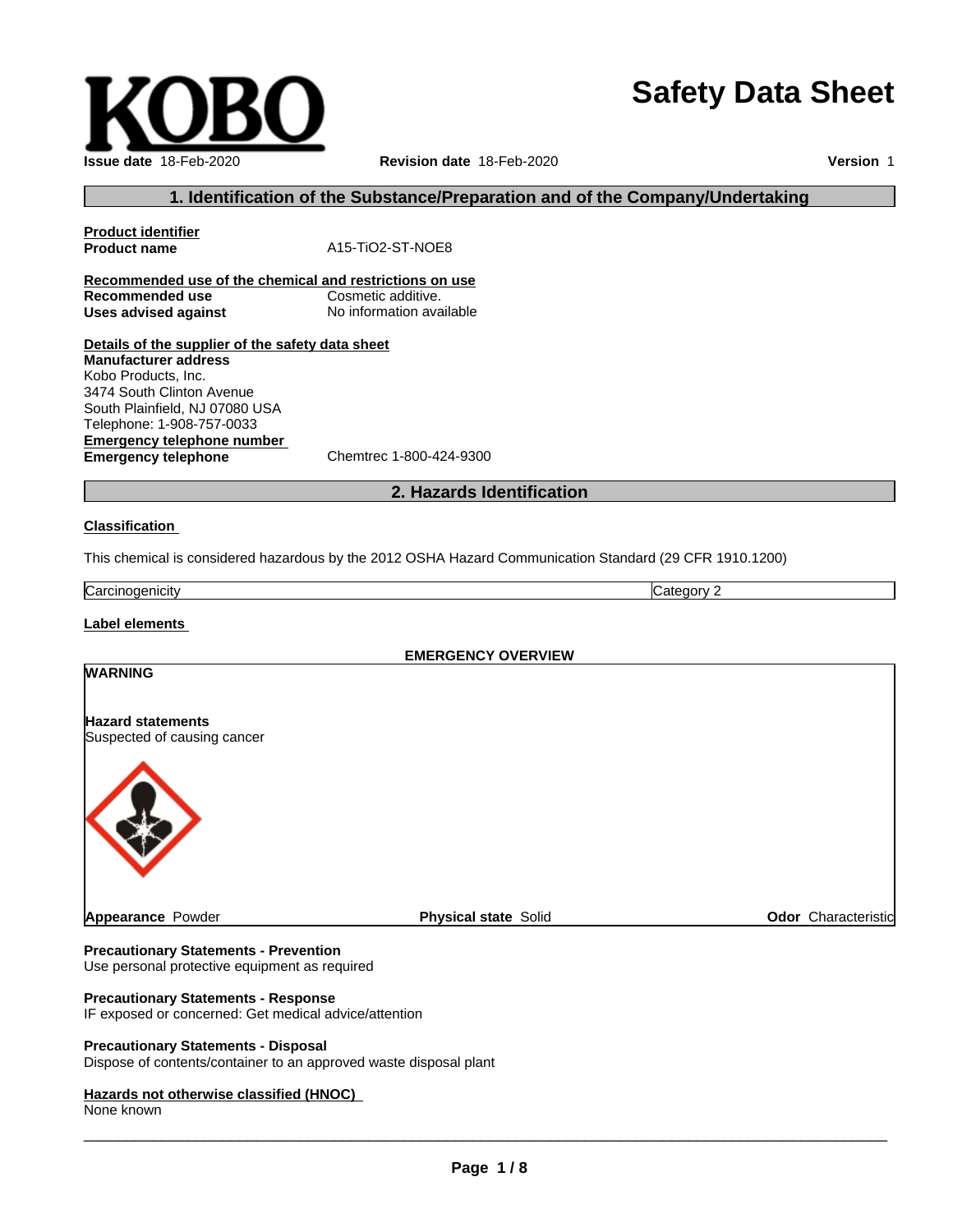#### **Other Information**

No information available

#### **3. Composition/information on Ingredients**

 $\overline{\phantom{a}}$  ,  $\overline{\phantom{a}}$  ,  $\overline{\phantom{a}}$  ,  $\overline{\phantom{a}}$  ,  $\overline{\phantom{a}}$  ,  $\overline{\phantom{a}}$  ,  $\overline{\phantom{a}}$  ,  $\overline{\phantom{a}}$  ,  $\overline{\phantom{a}}$  ,  $\overline{\phantom{a}}$  ,  $\overline{\phantom{a}}$  ,  $\overline{\phantom{a}}$  ,  $\overline{\phantom{a}}$  ,  $\overline{\phantom{a}}$  ,  $\overline{\phantom{a}}$  ,  $\overline{\phantom{a}}$ 

| <b>Chemical Name</b>                         | <b>CAS No</b> | Weight-%     |
|----------------------------------------------|---------------|--------------|
| <b>Titanium Dioxide</b>                      | 13463-67-7    | 76.0-84.0    |
| Hvdroxide<br>Aluminum                        | 21645-51-2    | 9.5-13.5     |
| <b>Hydrogenated Olive Oil Stearyl Esters</b> | 354820-04-5   | $6.0 - 10.0$ |

| 4. First aid measures                                       |                                                                                                                                    |  |
|-------------------------------------------------------------|------------------------------------------------------------------------------------------------------------------------------------|--|
| <b>First aid measures</b>                                   |                                                                                                                                    |  |
| <b>General advice</b>                                       | If symptoms persist, call a physician.                                                                                             |  |
| Eye contact                                                 | Rinse immediately with plenty of water, also under the eyelids, for at least 15 minutes. If<br>symptoms persist, call a physician. |  |
| <b>Skin contact</b>                                         | Wash off immediately with soap and plenty of water while removing all contaminated<br>clothes and shoes.                           |  |
| <b>Inhalation</b>                                           | Remove to fresh air. If breathing is irregular or stopped, administer artificial respiration.                                      |  |
| Ingestion                                                   | If swallowed, do not induce vomiting: seek medical advice immediately and show this<br>container or label.                         |  |
| Self-protection of the first aider                          | Use personal protective equipment as required.                                                                                     |  |
| Most important symptoms and effects, both acute and delayed |                                                                                                                                    |  |
| <b>Symptoms</b>                                             | No known effects under normal use conditions.                                                                                      |  |
|                                                             | Indication of any immediate medical attention and special treatment needed                                                         |  |
| Note to physicians                                          | Effects of exposure (inhalation, ingestion or skin contact) to substance may be delayed.                                           |  |

### **5. Fire-fighting measures**

**Suitable extinguishing media**

Use extinguishing measures that are appropriate to local circumstances and the surrounding environment.

**Unsuitable extinguishing media** No information available.

**Specific hazards arising from the chemical** None in particular.

**Explosion data Sensitivity to mechanical impact** None. **Sensitivity to static discharge** 

**Protective equipment and precautions for firefighters**

Use personal protective equipment as required.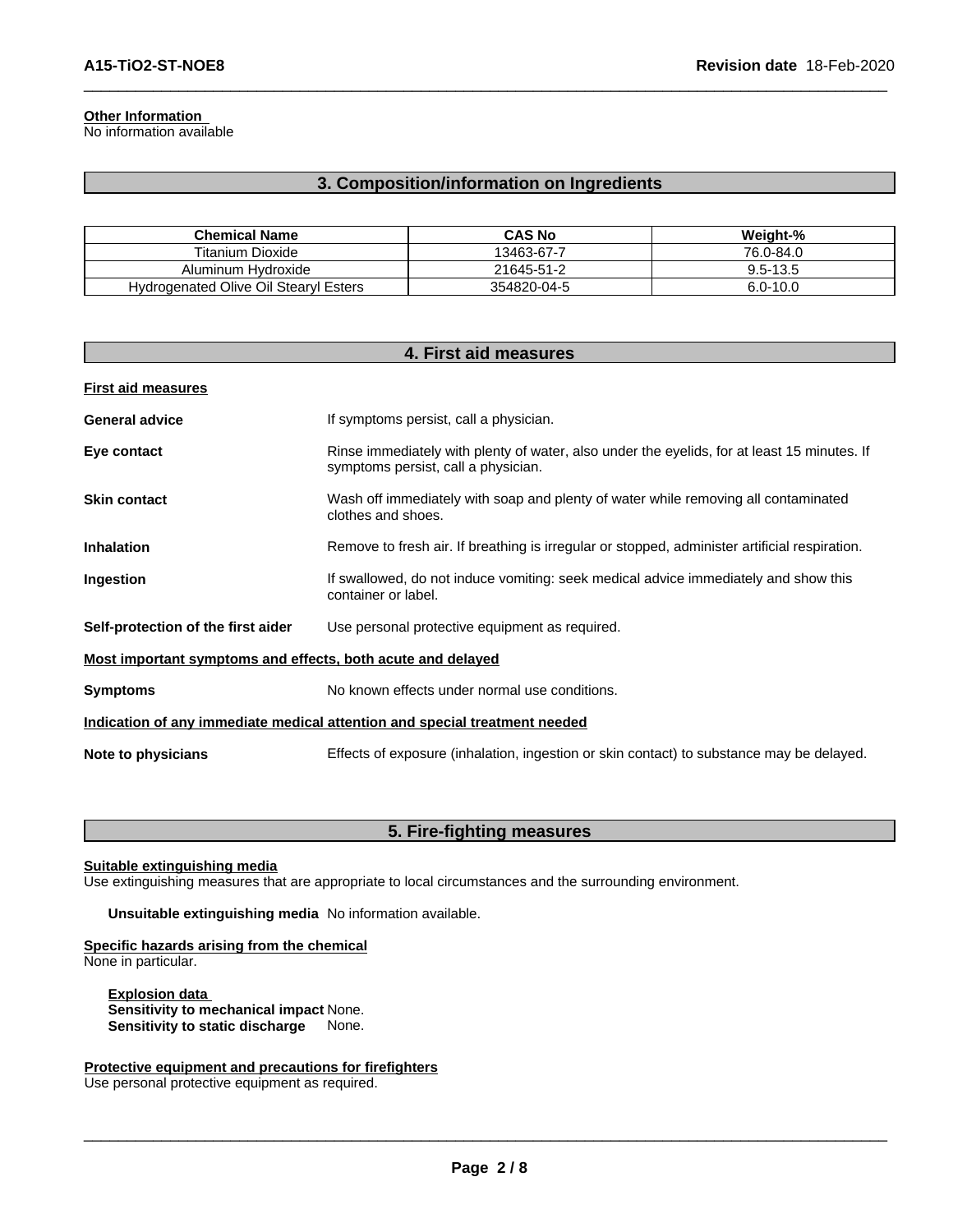#### **6. Accidental release measures**

 $\overline{\phantom{a}}$  ,  $\overline{\phantom{a}}$  ,  $\overline{\phantom{a}}$  ,  $\overline{\phantom{a}}$  ,  $\overline{\phantom{a}}$  ,  $\overline{\phantom{a}}$  ,  $\overline{\phantom{a}}$  ,  $\overline{\phantom{a}}$  ,  $\overline{\phantom{a}}$  ,  $\overline{\phantom{a}}$  ,  $\overline{\phantom{a}}$  ,  $\overline{\phantom{a}}$  ,  $\overline{\phantom{a}}$  ,  $\overline{\phantom{a}}$  ,  $\overline{\phantom{a}}$  ,  $\overline{\phantom{a}}$ 

#### **Personal precautions, protective equipment and emergency procedures**

| <b>Personal precautions</b>                          | Use personal protective equipment as required. Avoid contact with eyes and skin. Wash<br>thoroughly after handling. |  |
|------------------------------------------------------|---------------------------------------------------------------------------------------------------------------------|--|
| For emergency responders                             | Use personal protective equipment as required.                                                                      |  |
| <b>Environmental precautions</b>                     | Collect spillage. Do not allow into any sewer, on the ground or into any body of water.                             |  |
| Methods and material for containment and cleaning up |                                                                                                                     |  |
| <b>Methods for containment</b>                       | Prevent further leakage or spillage if safe to do so.                                                               |  |
| Methods for cleaning up                              | Avoid creating dust. Sweep up and shovel into suitable containers for disposal.                                     |  |
| Prevention of secondary hazards                      | Clean contaminated objects and areas thoroughly observing environmental regulations.                                |  |

| 7. Handling and Storage                                      |                                                                                                                      |  |
|--------------------------------------------------------------|----------------------------------------------------------------------------------------------------------------------|--|
| <b>Precautions for safe handling</b>                         |                                                                                                                      |  |
| Advice on safe handling                                      | Use personal protective equipment as required. Use only in well-ventilated areas. Wash<br>thoroughly after handling. |  |
| Conditions for safe storage, including any incompatibilities |                                                                                                                      |  |
| <b>Storage conditions</b>                                    | Keep container tightly closed in a dry and well-ventilated place. Store at ambient conditions.                       |  |
| Incompatible materials                                       | Strong oxidizing agents. Strong acids.                                                                               |  |

### **8. Exposure Controls/Personal Protection**

#### **Control parameters**

#### **Exposure guidelines**

| <b>Chemical Name</b> | <b>ACGIH TLV</b>          | <b>OSHA PEL</b>                                                                          | <b>NIOSH IDLH</b>            |
|----------------------|---------------------------|------------------------------------------------------------------------------------------|------------------------------|
| Titanium Dioxide     | TWA: $10 \text{ mg/m}^3$  | TWA: $15 \text{ mg/m}^3$ total dust<br>(vacated) TWA: 10 mg/m <sup>3</sup> total<br>dust | IDLH: 5000 mg/m <sup>3</sup> |
| Aluminum Hydroxide   | TWA: 1 $mg/m3$ respirable |                                                                                          |                              |
|                      | particulate matter        |                                                                                          |                              |

#### **Appropriate engineering controls**

**Engineering controls** Ensure adequate ventilation, especially in confined areas.

#### **Individual protection measures, such as personal protective equipment**

| <b>Eye/face protection</b>     | Wear safety glasses with side shields (or goggles).                                                                |
|--------------------------------|--------------------------------------------------------------------------------------------------------------------|
| Skin and body protection       | Wear protective gloves and protective clothing.                                                                    |
| <b>Respiratory protection</b>  | In case of insufficient ventilation, wear suitable respiratory equipment.                                          |
| General hygiene considerations | Handle in accordance with good industrial hygiene and safety practice. Wash contaminated<br>clothing before reuse. |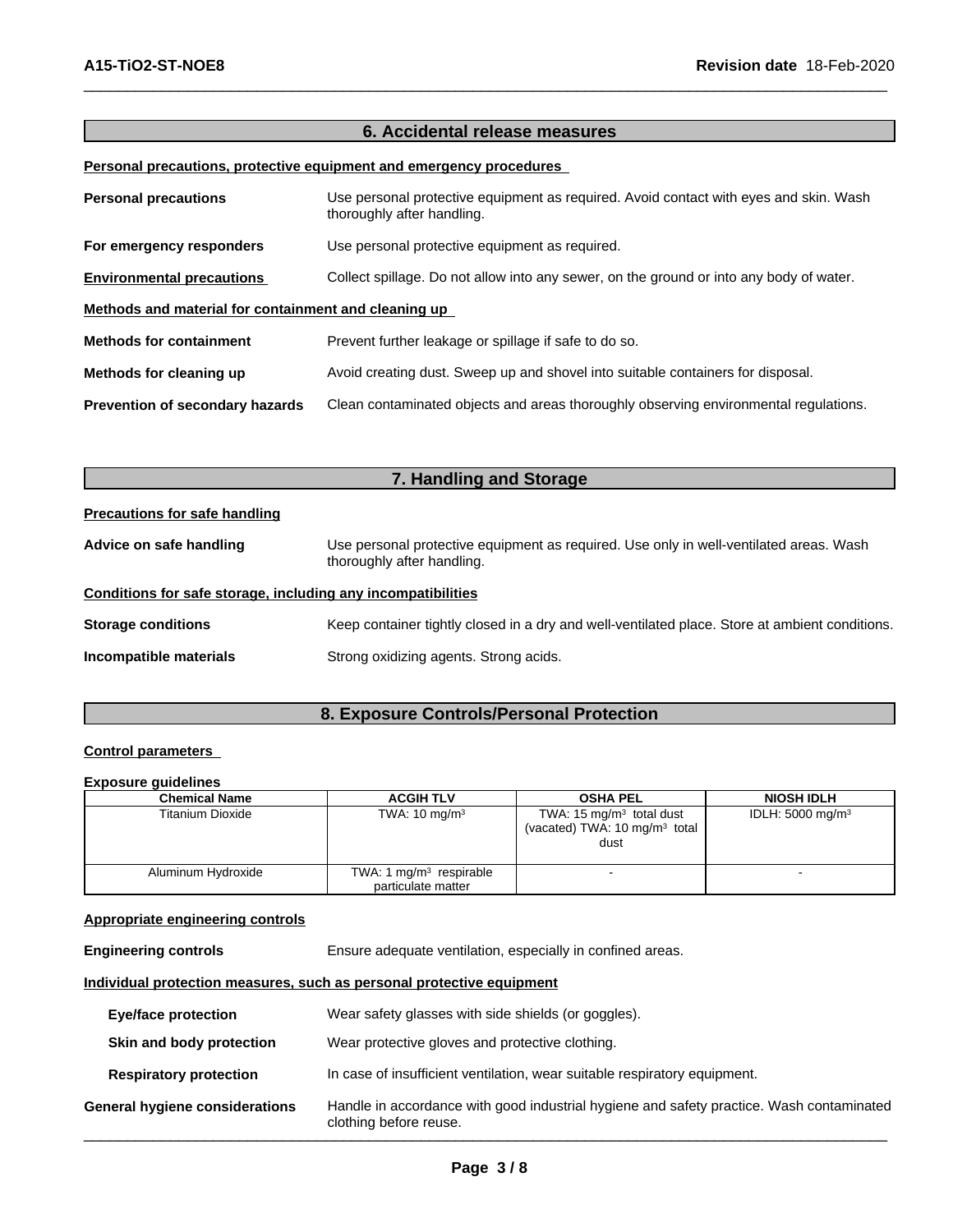### **9. Physical and Chemical Properties**

 $\overline{\phantom{a}}$  ,  $\overline{\phantom{a}}$  ,  $\overline{\phantom{a}}$  ,  $\overline{\phantom{a}}$  ,  $\overline{\phantom{a}}$  ,  $\overline{\phantom{a}}$  ,  $\overline{\phantom{a}}$  ,  $\overline{\phantom{a}}$  ,  $\overline{\phantom{a}}$  ,  $\overline{\phantom{a}}$  ,  $\overline{\phantom{a}}$  ,  $\overline{\phantom{a}}$  ,  $\overline{\phantom{a}}$  ,  $\overline{\phantom{a}}$  ,  $\overline{\phantom{a}}$  ,  $\overline{\phantom{a}}$ 

#### **Information on basic physical and chemical properties**

| <b>Physical state</b>            | Solid                    |                          |                          |
|----------------------------------|--------------------------|--------------------------|--------------------------|
| Appearance                       | Powder                   | Odor                     | Characteristic           |
| Color                            | White                    | <b>Odor threshold</b>    | No information available |
|                                  |                          |                          |                          |
| <b>Property</b>                  | <b>Values</b>            | Remarks •                |                          |
| рH                               |                          | No information available |                          |
| Melting point / freezing point   |                          | No information available |                          |
| Boiling point / boiling range    |                          | No information available |                          |
| <b>Flash point</b>               |                          | No information available |                          |
| <b>Evaporation rate</b>          |                          | No information available |                          |
| Flammability (solid, gas)        |                          | No information available |                          |
| <b>Flammability limit in air</b> |                          |                          |                          |
| <b>Upper flammability limit</b>  |                          | No information available |                          |
| Lower flammability limit         |                          | No information available |                          |
| Vapor pressure                   |                          | No information available |                          |
| Vapor density                    |                          | No information available |                          |
| <b>Specific gravity</b>          |                          | No information available |                          |
| <b>Water solubility</b>          | Insoluble in water       |                          |                          |
| Solubility in other solvents     |                          | No information available |                          |
| <b>Partition coefficient</b>     |                          | No information available |                          |
| <b>Autoignition temperature</b>  |                          | No information available |                          |
| <b>Decomposition temperature</b> |                          | No information available |                          |
| <b>Kinematic viscosity</b>       |                          | No information available |                          |
| <b>Dynamic viscosity</b>         |                          | No information available |                          |
| <b>Explosive properties</b>      |                          | No information available |                          |
| <b>Oxidizing properties</b>      |                          | No information available |                          |
| <b>Other Information</b>         |                          |                          |                          |
|                                  |                          |                          |                          |
| <b>Softening point</b>           | No information available |                          |                          |
| <b>Molecular weight</b>          | No information available |                          |                          |
| VOC content (%)                  | No information available |                          |                          |
| <b>Density</b>                   | No information available |                          |                          |
| <b>Bulk density</b>              | No information available |                          |                          |

**No information available** 

### **10. Stability and Reactivity**

**Reactivity** No data available

**Chemical stability** Stable under normal conditions.

**Possibility of hazardous reactions** None under normal processing.

**Hazardous polymerization** Hazardous polymerization does not occur.

**Conditions to avoid** None known.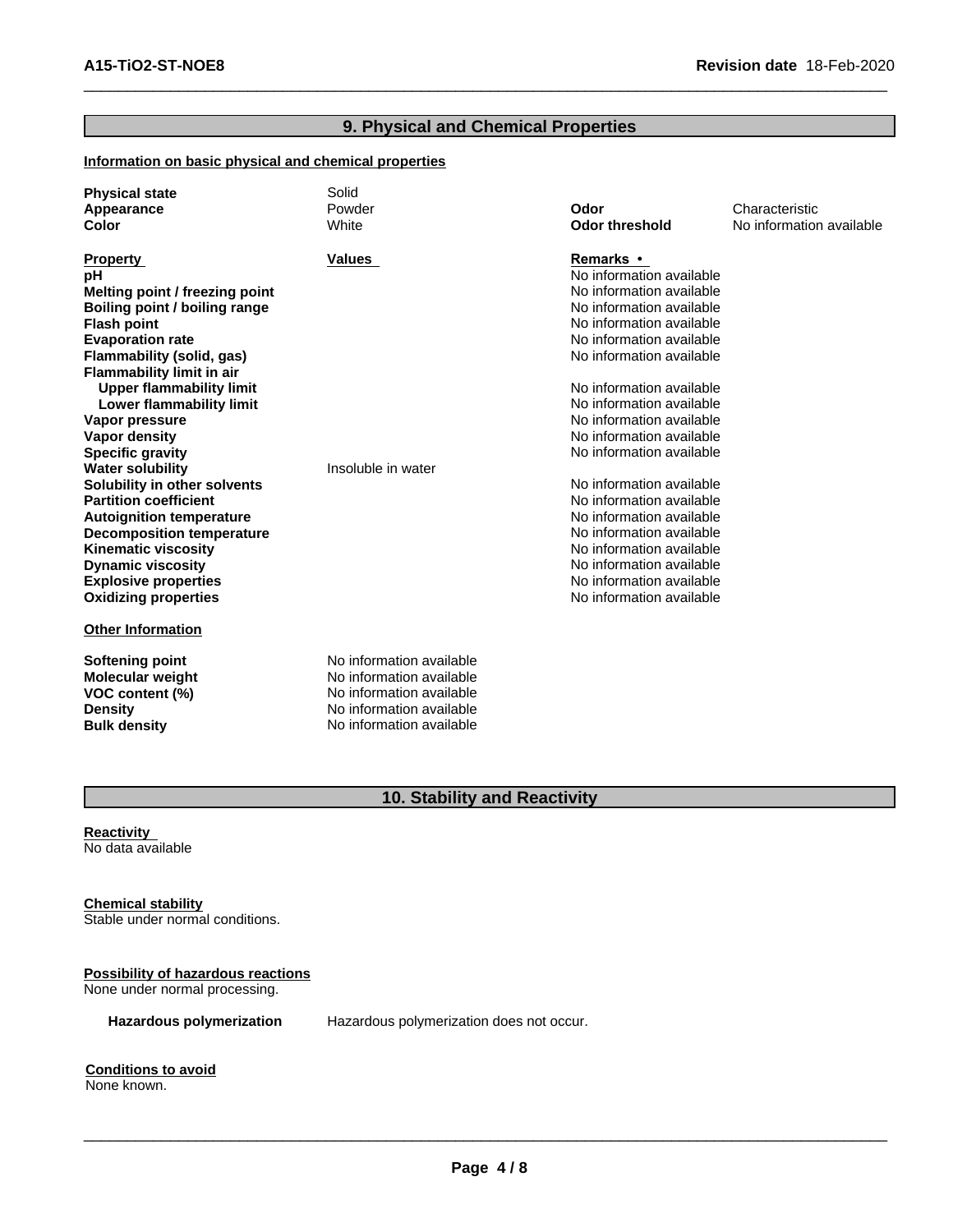#### **Incompatible materials**

Strong oxidizing agents. Strong acids.

#### **Hazardous decomposition products**

None under normal use conditions.

#### **11. Toxicological Information**

 $\overline{\phantom{a}}$  ,  $\overline{\phantom{a}}$  ,  $\overline{\phantom{a}}$  ,  $\overline{\phantom{a}}$  ,  $\overline{\phantom{a}}$  ,  $\overline{\phantom{a}}$  ,  $\overline{\phantom{a}}$  ,  $\overline{\phantom{a}}$  ,  $\overline{\phantom{a}}$  ,  $\overline{\phantom{a}}$  ,  $\overline{\phantom{a}}$  ,  $\overline{\phantom{a}}$  ,  $\overline{\phantom{a}}$  ,  $\overline{\phantom{a}}$  ,  $\overline{\phantom{a}}$  ,  $\overline{\phantom{a}}$ 

#### **Information on likely routes of exposure**

#### **Product information**

| <b>Inhalation</b>   | No data available. |
|---------------------|--------------------|
| Eye contact         | No data available. |
| <b>Skin contact</b> | No data available. |
| Ingestion           | No data available. |

#### **Component information**

| <b>Chemical Name</b>                 | <b>LD50</b><br>Oral | <b>LD50</b><br>⊃ermal ' | <b>Inhalation LC50</b> |
|--------------------------------------|---------------------|-------------------------|------------------------|
| <b>Titanium</b><br>$\sim$<br>Dioxide | Rat<br>0000         |                         |                        |
| lAluminum H<br>Hvdroxide             | 5000 ma/ka<br>Rat   |                         |                        |

#### **Information on toxicological effects**

**Symptoms** No information available.

#### **Delayed and immediate effects as well as chronic effects from short and long-term exposure**

| <b>Skin corrosion/irritation</b>                                                                         | No information available. |                                                                                          |            |             |  |
|----------------------------------------------------------------------------------------------------------|---------------------------|------------------------------------------------------------------------------------------|------------|-------------|--|
| Serious eye damage/eye irritation                                                                        | No information available. |                                                                                          |            |             |  |
| <b>Irritation</b>                                                                                        | No information available. |                                                                                          |            |             |  |
| <b>Corrosivity</b>                                                                                       | No information available. |                                                                                          |            |             |  |
| <b>Sensitization</b><br>No information available.<br>Germ cell mutagenicity<br>No information available. |                           |                                                                                          |            |             |  |
|                                                                                                          |                           |                                                                                          |            |             |  |
| Carcinogenicity                                                                                          |                           | This product contains one or more substances which are classified by IARC as             |            |             |  |
|                                                                                                          |                           | carcinogenic to humans (Group I), probably carcinogenic to humans (Group 2A) or possibly |            |             |  |
|                                                                                                          |                           | carcinogenic to humans (Group 2B).                                                       |            |             |  |
| <b>Chemical Name</b>                                                                                     | <b>ACGIH</b>              | <b>IARC</b>                                                                              | <b>NTP</b> | <b>OSHA</b> |  |
| Titanium Dioxide                                                                                         |                           | Group 2B                                                                                 |            |             |  |
| <b>Reproductive toxicity</b>                                                                             | No information available. |                                                                                          |            |             |  |
| $\mathbf{ATAT}$ , the set of $\mathbf{STAT}$                                                             | Natalangantan atau kale   |                                                                                          |            |             |  |

**STOT** - **single exposure** No information available.<br>**STOT** - **repeated exposure** No information available. **STOT** - repeated exposure **Aspiration hazard** No information available.

#### **12. Ecological Information**

#### **Ecotoxicity**

None known

#### **Persistence and degradability**

No information available.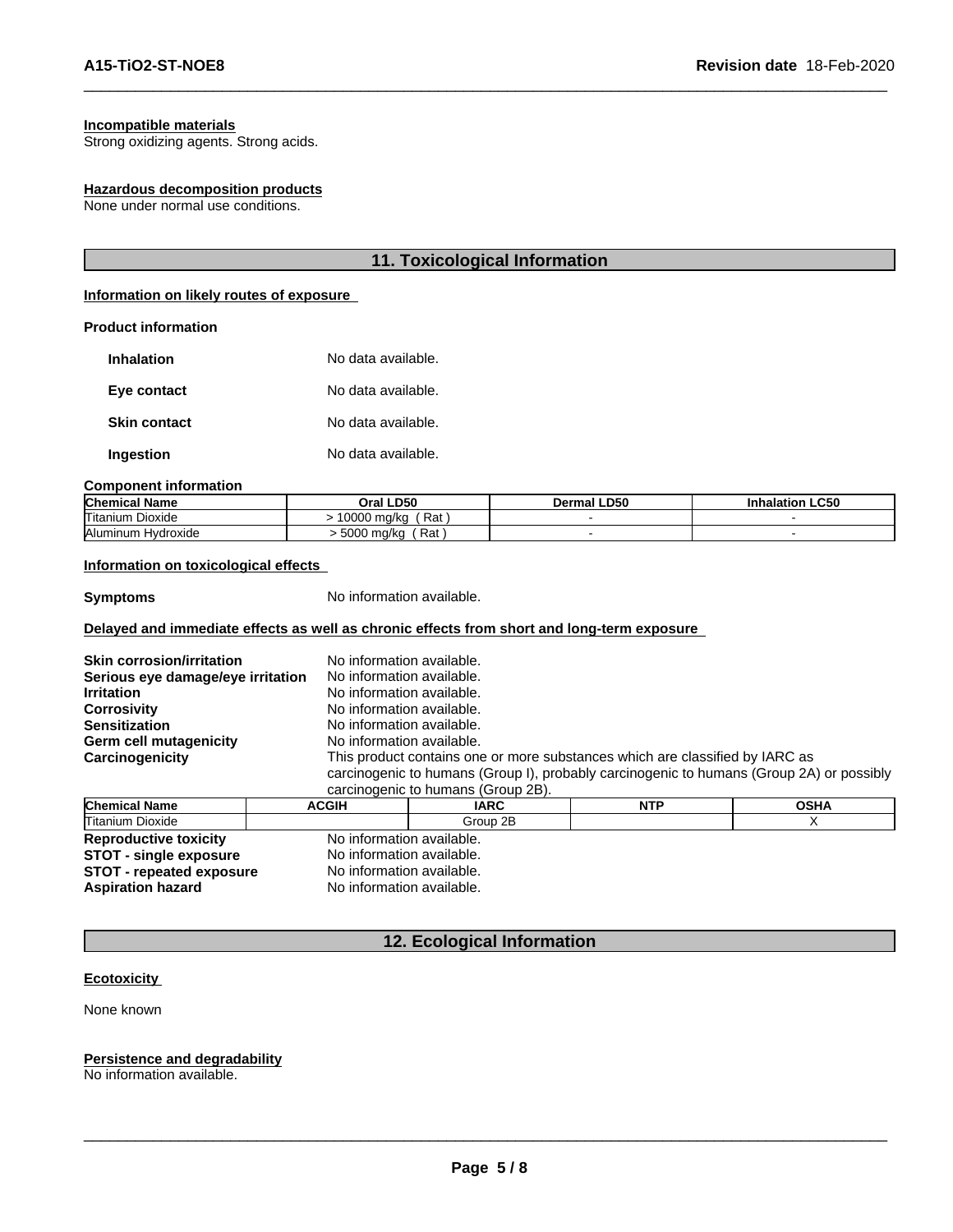#### **Bioaccumulation**

No information available.

**Other adverse effects** No information available

### **13. Disposal Considerations**

 $\overline{\phantom{a}}$  ,  $\overline{\phantom{a}}$  ,  $\overline{\phantom{a}}$  ,  $\overline{\phantom{a}}$  ,  $\overline{\phantom{a}}$  ,  $\overline{\phantom{a}}$  ,  $\overline{\phantom{a}}$  ,  $\overline{\phantom{a}}$  ,  $\overline{\phantom{a}}$  ,  $\overline{\phantom{a}}$  ,  $\overline{\phantom{a}}$  ,  $\overline{\phantom{a}}$  ,  $\overline{\phantom{a}}$  ,  $\overline{\phantom{a}}$  ,  $\overline{\phantom{a}}$  ,  $\overline{\phantom{a}}$ 

### **Waste treatment methods**

**Disposal of wastes** Disposal should be in accordance with applicable regional, national and local laws and regulations. **Contaminated packaging** Disposal should be in accordance with applicable regional, national and local laws and regulations.

### **14. Transport Information**

| <b>DOT</b>  | Not regulated |
|-------------|---------------|
| ICAO (air)  | Not regulated |
| <b>IATA</b> | Not regulated |
| <b>IMDG</b> | Not regulated |
| <u>RID</u>  | Not regulated |
| <b>ADR</b>  | Not regulated |

#### **15. Regulatory information**

| <b>International Inventories</b> |                |
|----------------------------------|----------------|
| TSCA                             | Not Determined |
| <b>DSL/NDSL</b>                  | Not Determined |
| <b>EINECS/ELINCS</b>             | Not Determined |
| <b>ENCS</b>                      | Not Determined |
| <b>IECSC</b>                     | Not Determined |
| <b>KECL</b>                      | Not Determined |
| <b>PICCS</b>                     | Not Determined |
| <b>AICS</b>                      | Not Determined |

#### **Legend:**

 **TSCA** - United States Toxic Substances Control Act Section 8(b) Inventory

 **DSL/NDSL** - Canadian Domestic Substances List/Non-Domestic Substances List

 **EINECS/ELINCS** - European Inventory of Existing Chemical Substances/European List of Notified Chemical Substances

 **ENCS** - Japan Existing and New Chemical Substances

**IECSC** - China Inventory of Existing Chemical Substances

 **KECL** - Korean Existing and Evaluated Chemical Substances

 **PICCS** - Philippines Inventory of Chemicals and Chemical Substances

 **AICS** - Australian Inventory of Chemical Substances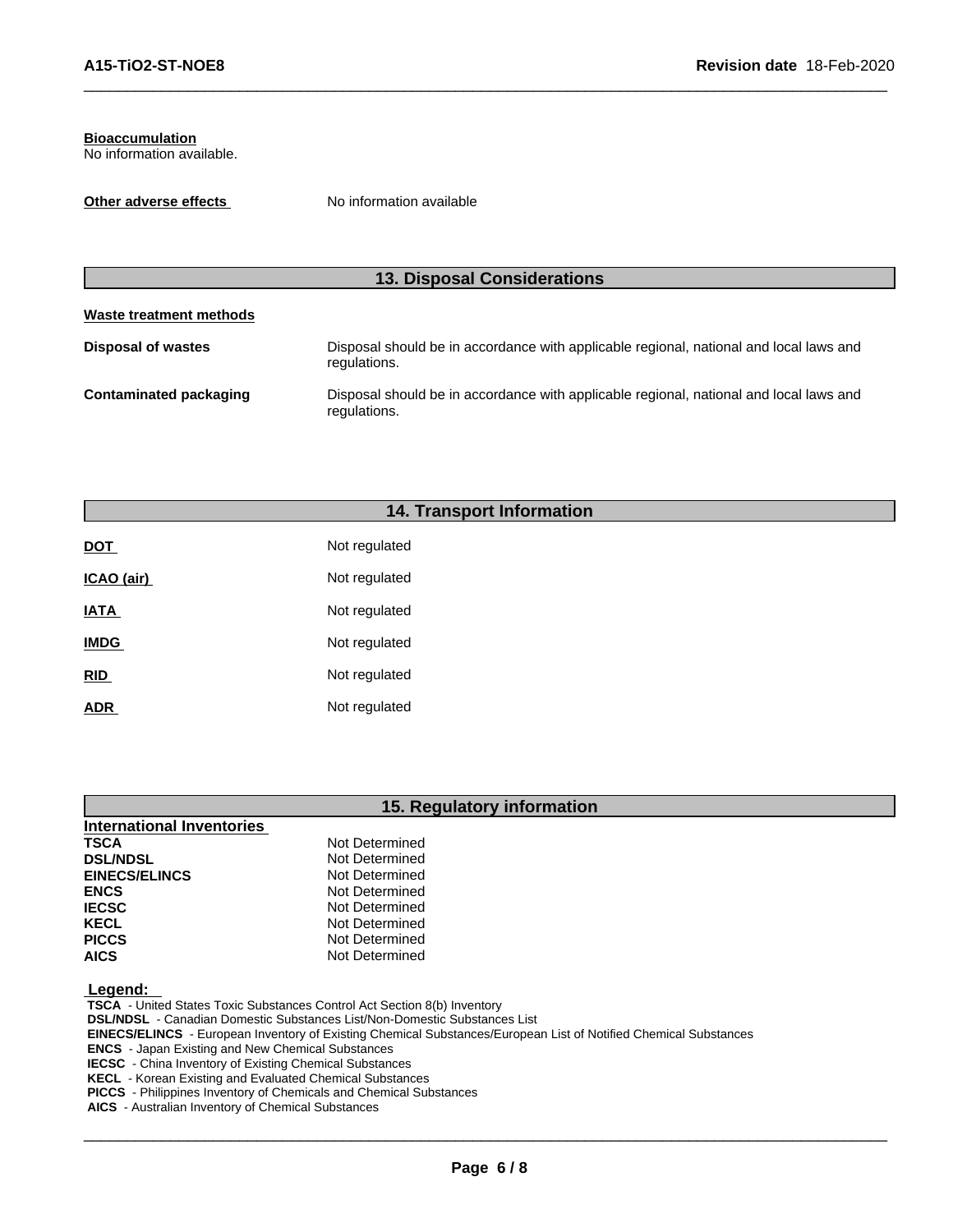#### **US Federal Regulations**

#### **SARA 313**

Section 313 of Title III of the Superfund Amendments and Reauthorization Act of 1986 (SARA). This product does not contain any chemicals which are subject to the reporting requirements of the Act and Title 40 of the Code of Federal Regulations, Part 372

 $\overline{\phantom{a}}$  ,  $\overline{\phantom{a}}$  ,  $\overline{\phantom{a}}$  ,  $\overline{\phantom{a}}$  ,  $\overline{\phantom{a}}$  ,  $\overline{\phantom{a}}$  ,  $\overline{\phantom{a}}$  ,  $\overline{\phantom{a}}$  ,  $\overline{\phantom{a}}$  ,  $\overline{\phantom{a}}$  ,  $\overline{\phantom{a}}$  ,  $\overline{\phantom{a}}$  ,  $\overline{\phantom{a}}$  ,  $\overline{\phantom{a}}$  ,  $\overline{\phantom{a}}$  ,  $\overline{\phantom{a}}$ 

| SARA 311/312 Hazard Categories    |    |  |
|-----------------------------------|----|--|
| <b>Acute Health Hazard</b>        | No |  |
| <b>Chronic Health Hazard</b>      | No |  |
| <b>Fire Hazard</b>                | No |  |
| Sudden release of pressure hazard | No |  |
| <b>Reactive Hazard</b>            | No |  |

#### **CWA** (Clean Water Act)

This product does not contain any substances regulated as pollutants pursuant to the Clean Water Act (40 CFR 122.21 and 40 CFR 122.42)

#### **CERCLA**

This material, as supplied, does not contain any substances regulated as hazardous substances under the Comprehensive Environmental Response Compensation and Liability Act (CERCLA) (40 CFR 302) or the Superfund Amendments and Reauthorization Act (SARA) (40 CFR 355). There may be specific reporting requirements at the local, regional, or state level pertaining to releases of this material

#### **US State Regulations**

#### **California Proposition 65**

This product contains chemicals known to the state of California to cause birth defects or other reproductive harm

| Chemical<br>чать               | $\cdots$<br>∶alitoi<br>.<br>osition<br>- O.C<br>ma |
|--------------------------------|----------------------------------------------------|
| -<br>$-$<br>Dioxide<br>itanium | "                                                  |

#### **U.S. State Right-to-Know Regulations**

This product may contain substances regulated by state right-to-know regulations

| Chem<br>Name<br>$\overline{\phantom{a}}$ | <b>New</b><br><b>Jersev</b> | .<br>. | anid |
|------------------------------------------|-----------------------------|--------|------|
| . Dioxide<br>l itanıum                   |                             |        |      |

| <b>16. Other information</b>                                      |                            |                |                    |                                              |
|-------------------------------------------------------------------|----------------------------|----------------|--------------------|----------------------------------------------|
| <b>NFPA</b>                                                       | <b>Health Hazards 1</b>    | flammability 0 | Instability 0      | <b>Physical and chemical</b><br>properties - |
| <b>HMIS</b>                                                       | <b>Health Hazards 1</b>    | flammability 0 | Physical hazards 0 | <b>PERSONAL</b><br><b>PROTECTION E</b>       |
| <b>Issue date</b><br><b>Revision date</b><br><b>Revision note</b> | 18-Feb-2020<br>18-Feb-2020 |                |                    |                                              |